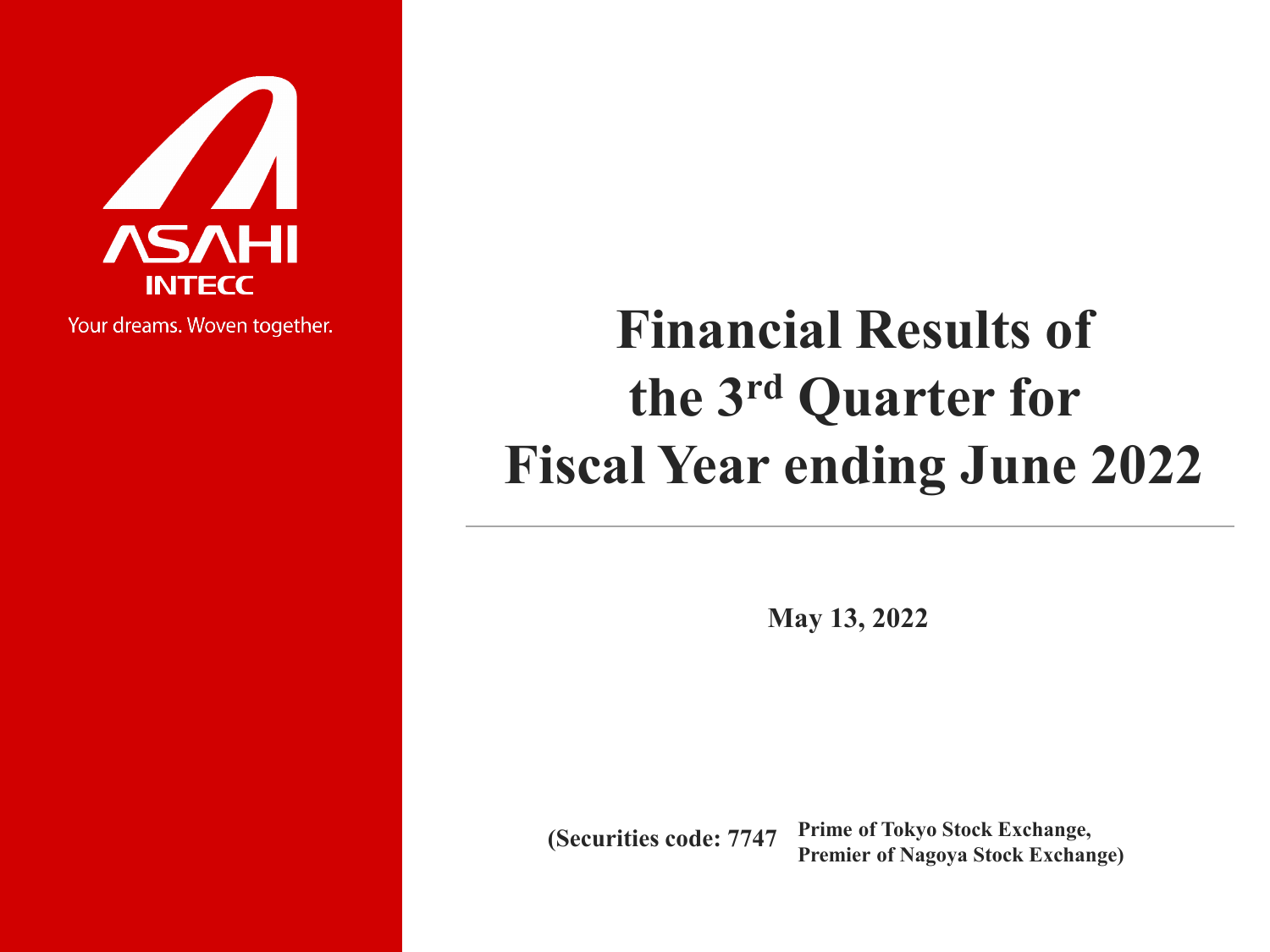

## **FYE June 2022 Q3 YTD Main Points-1**

## **Revenue 56,684 Mil.Yen** <**Year-on-year +26.5%**>

### ~**Increased in both Medical and Device Division due to recovery from the impact of COVID-19, exchange rate fluctuation and M&A activities**~

### **Medical Division** ~**Increased due to strong demand from the recovery of the number of cases, exchange rate fluctuation, M&A and direct sales**~

**Increased year-on-year in the number of cases due to recovery from the impact of COVID-19 in the overseas market**

**In Cardiovascular field, increased significantly in PTCA GW and Penetration Catheter mainly in China and Europe**

- **China : Increased due to not only recovery of the number of cases but also strong sales due to increased market share**
- **Europe: Increased due to the switch to direct sales in Germany and M&A activities**

**In Non-Cardiovascular field, increased in sales of Peripheral, Neurovascular and Abdominal products and OEM business**

- **Increased in peripheral vascular and Neurovascular mainly in Europe**
- **Increased in sales of OEM business due to M&A activities in US**

**Increased in revenue due to the exchange rate fluctuation (Yen depreciation)**

**Increased in revenue due to M&A activities +2,062 Mil. Yen**

#### **Device Division ~Increased in Medical Component mainly in overseas market~**

- **In Medical Components business, increased in Cardiovascular examination catheter components and Abdominal vascular catheter components for US market**
- **In Industrial Components business, decreased in domestic construction-related transactions**
- **Increased revenue due to exchange rate fluctuation (Yen depreciation) Impact of increased revenue due to exchange rate fluctuation (Yen depreciation) +2,883 Mil. Yen**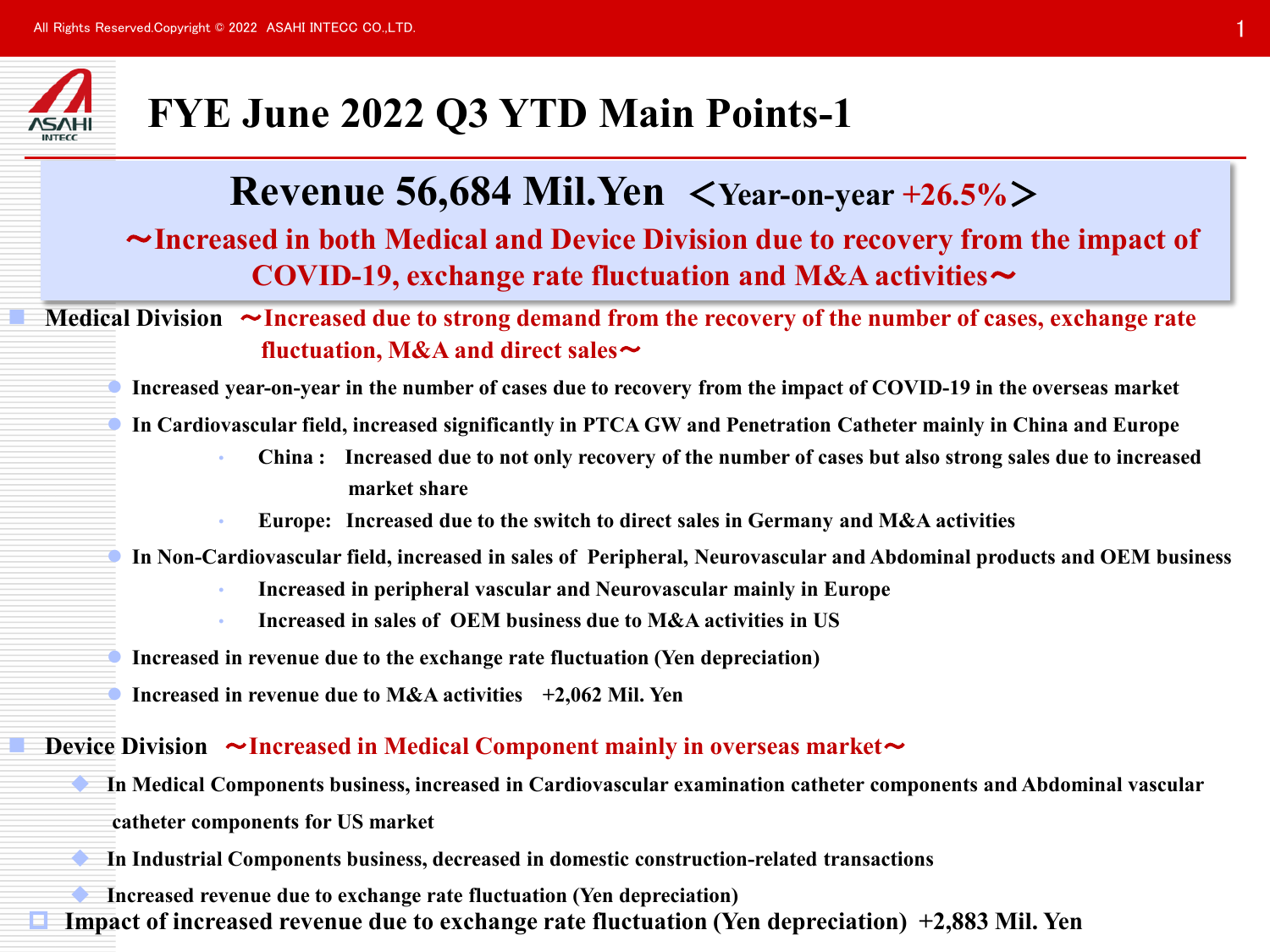

## **FYE June 2022 Q3 YTD Main Points-2**

## **Increased in operating income due to increased in revenue despite increasing sales-related and M&A expenses**

- **Gross profit: 37,694 Mil.Yen** <**YoY +23.8%** >
- **Increased in gross profit due to increased in revenue**

**Operating income excluding goodwill amortization, etc.:13,199 Mil.Yen** <**YoY +29.4%** >

- **Operating income: 11,984 Mil.Yen**  $\langle \text{YoY +18.8\%} \rangle$ 
	- **Increased in revenue in overseas market and expenses related to sales due to promoting direct sales**
	- **Increased goodwill amortization,etc. due to M&A activities (+1,102 Mil.Yen)**
	- **Increased in R&D expenses(6,471 Mil.Yen) (YoY +1,077 Mil.Yen, Ratio of Revenue 11.4 %)**
- **Ordinary income: 12,810 Mil.Yen** <**YoY +23.2%** >
	- **Increase in foreign exchange gains (YoY +612 Mil.Yen)**

**Net Income attributable to parent company shareholders: 8,861 Mil.Yen** <**YoY +20.2%** >

- **Gain on step acquisitions (615 Mil.Yen)**
- **Extraordinary loss on disaster at Cebu factory (477 Mil.Yen)**

| <b>Exchange rate</b><br>$\overline{(\text{Unit}:JPY)}$ | <b>US\$</b> | <b>EURO</b> | <b>CNY</b> | <b>BAHT</b> |
|--------------------------------------------------------|-------------|-------------|------------|-------------|
| FYE June 2022<br>Q3 YTD                                | 113.31      | 130.10      | 17.69      | 3.42        |
| FYE June 2021<br><b>O3 YTD</b>                         | 105.61      | 125.46      | 15.84      | 3.44        |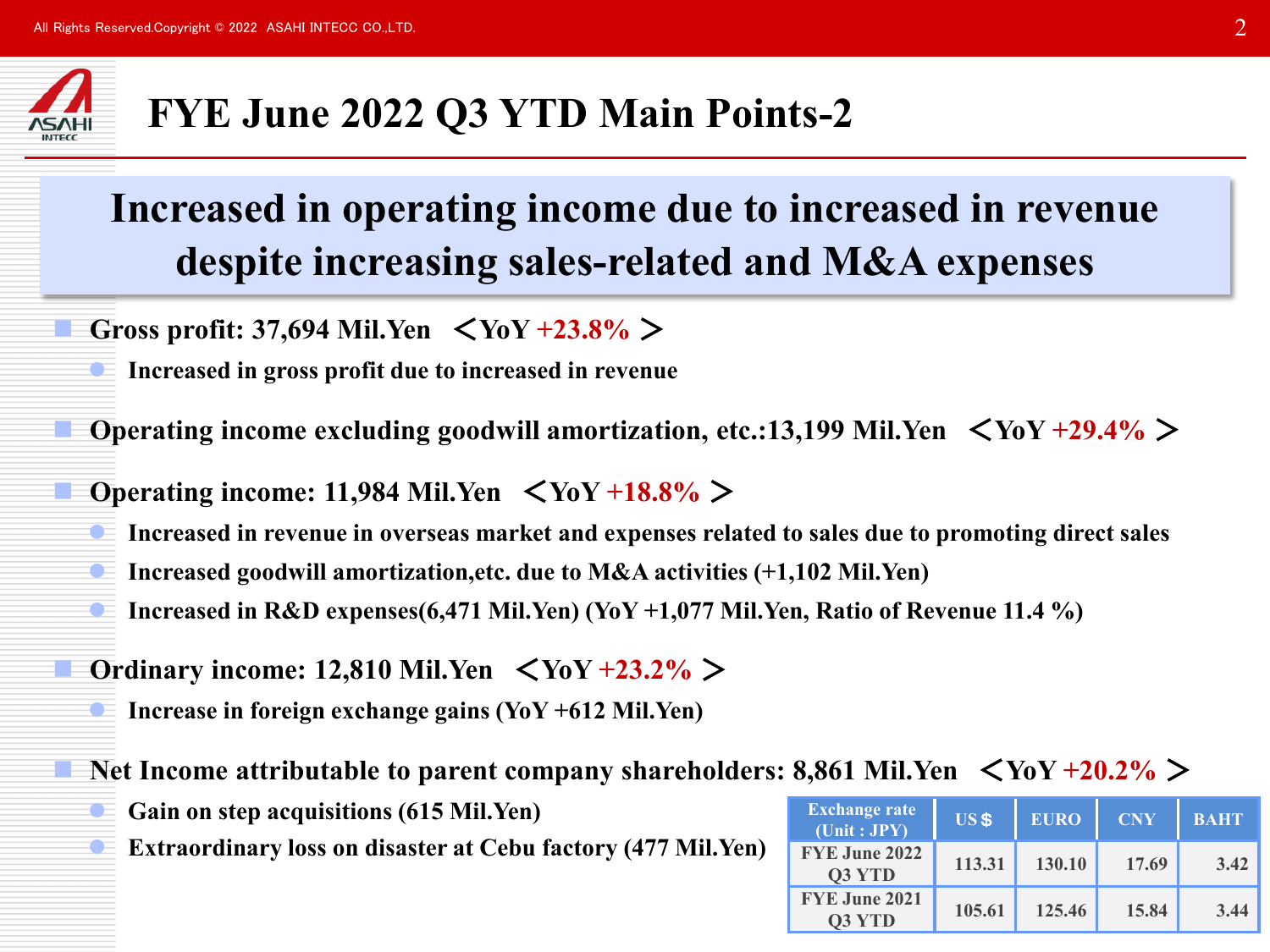

## **Highlights Year-on-Year**

|                                                                     | <b>FYE June 2021</b><br>Q3 YTD |              |                 | <b>FYE June 2022</b><br><b>Q3 YTD</b><br>YoY |                             |                       |                                                                    | (Reference)<br>At the same exchange rate as the previous<br>quarter |             |                             |                       |
|---------------------------------------------------------------------|--------------------------------|--------------|-----------------|----------------------------------------------|-----------------------------|-----------------------|--------------------------------------------------------------------|---------------------------------------------------------------------|-------------|-----------------------------|-----------------------|
|                                                                     | <b>Amount</b>                  | <b>Ratio</b> | <b>Amount</b>   | <b>Ratio</b>                                 |                             |                       | <b>Amount</b>                                                      | <b>Ratio</b>                                                        |             | YoY                         |                       |
|                                                                     | (Mil.Yen)                      | (%)          | (Mil.Yen)       | (%)                                          | <b>Changes</b><br>(Mil.Yen) | <b>Changes</b><br>(%) | (Mil.Yen)                                                          | (%)                                                                 |             | <b>Changes</b><br>(Mil.Yen) | <b>Changes</b><br>(%) |
| Revenue                                                             | 44,803                         | 100.0        | 56,684          | 100.0                                        | $+11,881$                   | $+26.5$               | 53,801                                                             | 100.0                                                               |             | $+8,997$                    | $+20.1$               |
| <b>Gross Profit</b>                                                 | 30,451                         | 68.0         | 37,694          | 66.5                                         | $+7,242$                    | $+23.8$               | 35,108                                                             | 65.3                                                                |             | $+4,656$                    | $+15.3$               |
| <b>Operating Income</b><br>excluding goodwill<br>amortization, etc. | 10,198                         | 22.8         | 13,199          | 23.3                                         | $+3,000$                    | $+29.4$               | 11,048                                                             | 20.5                                                                |             | $+849$                      | $+8.3$                |
| <b>Operating Income</b>                                             | 10,086                         | 22.5         | 11,984          | 21.1                                         | $+1,898$                    | $+18.8$               | 9,884                                                              | 18.4                                                                |             | $-201$                      | $-2.0$                |
| <b>Ordinary Income</b>                                              | 10,397                         | 23.2         | 12,810          | 22.6                                         | $+2,413$                    | $+23.2$               | 10,711                                                             | 19.9                                                                |             | $+314$                      | $+3.0$                |
| <b>Net income</b><br>attributable to parent<br>company shareholders | 7,374                          | 16.5         | 8,861           | 15.6                                         | $+1,487$                    | $+20.2$               | 6,762                                                              | 12.6                                                                |             | $-611$                      | $-8.3$                |
| <b>EPS</b> (yen)                                                    | 28.29yen                       |              | <b>32.66yen</b> |                                              | $+4.37$<br>yen              | $+15.4$               | <b>Exchange</b><br>rate<br>$(\overline{\text{Unit}} : \text{Yen})$ | <b>US\$</b>                                                         | <b>EURO</b> | <b>CNY</b>                  | <b>BAHT</b>           |
|                                                                     |                                |              |                 |                                              |                             |                       | FYE June 2022                                                      | 113.31                                                              | 130.10      | 17.69                       | 3.42                  |
| <b>EBITDA</b>                                                       | 13,757                         |              | 17,508          |                                              | $+3,751$                    | $+27.3$               | <b>O3 YTD</b><br>FYE June 2021                                     |                                                                     |             |                             |                       |
|                                                                     |                                |              |                 |                                              |                             |                       | Q3 YTD                                                             | 105.61                                                              | 125.46      | 15.84                       | 3.44                  |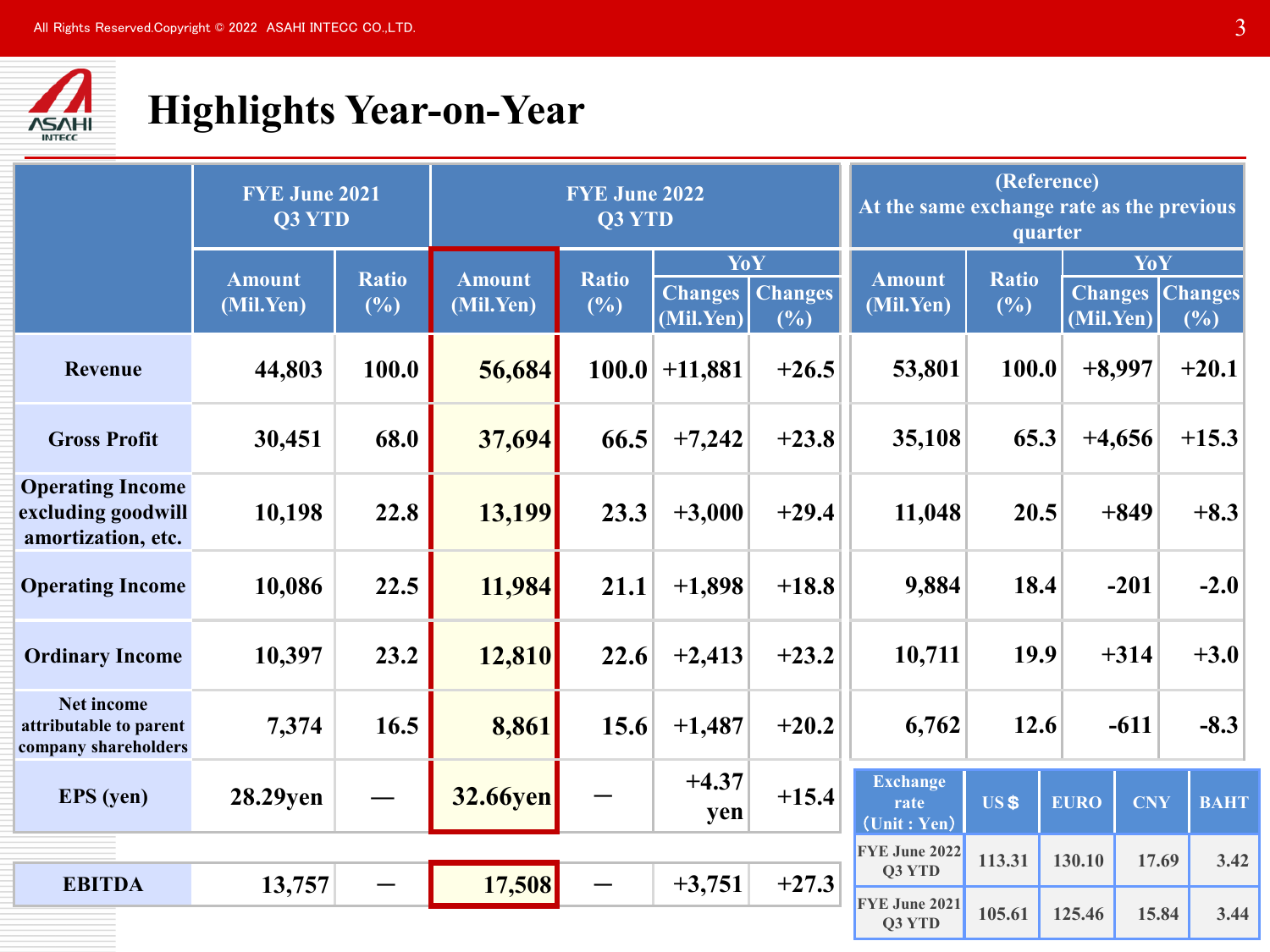



**Q3 YTD Q3 YTD**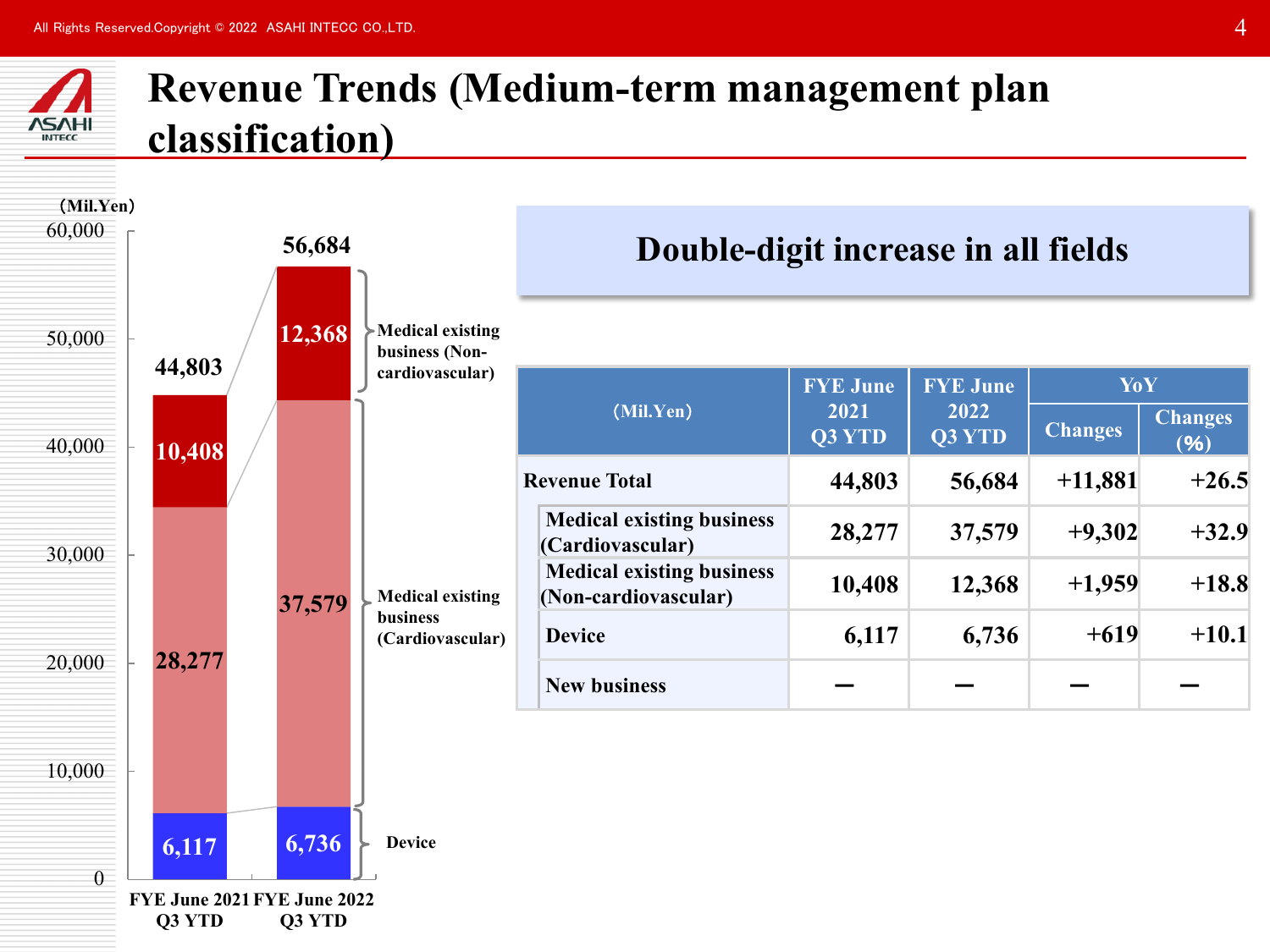

## **Net Revenue by Segment**

|                     | FYE June 2021<br>Q3 YTD    |                      | <b>FYE June 2022</b><br>Q3 YTD |                      |                             |                        |  |  |
|---------------------|----------------------------|----------------------|--------------------------------|----------------------|-----------------------------|------------------------|--|--|
|                     | <b>Amount</b><br>(Mil.Yen) | <b>Ratio</b><br>(96) | <b>Amount</b><br>(Mil.Yen)     | <b>Ratio</b><br>(96) | <b>Changes</b><br>(Mil.Yen) | <b>Changes</b><br>(96) |  |  |
| <b>Medical</b>      | 38,686                     | 86.3                 | 49,948                         | 88.1                 | $+11,261$                   | $+29.1$                |  |  |
| <b>Device</b>       | 6,117                      | 13.7                 | 6,736                          | 11.9                 | $+619$                      | $+10.1$                |  |  |
| <b>Total amount</b> | 44,803                     | 100.0                | 56,684                         | 100.0                | $+11,881$                   | $+26.5$                |  |  |

### (**Reference**)

| <b>Medical Field</b>    | 41,221 | 92.0 | 53,385 | 94.2 | $+12,164$ | $+29.5$ |
|-------------------------|--------|------|--------|------|-----------|---------|
| <b>Industrial Field</b> | 3,582  | 8.0  | 3,299  | 5.8  | $-283$    | $-7.9$  |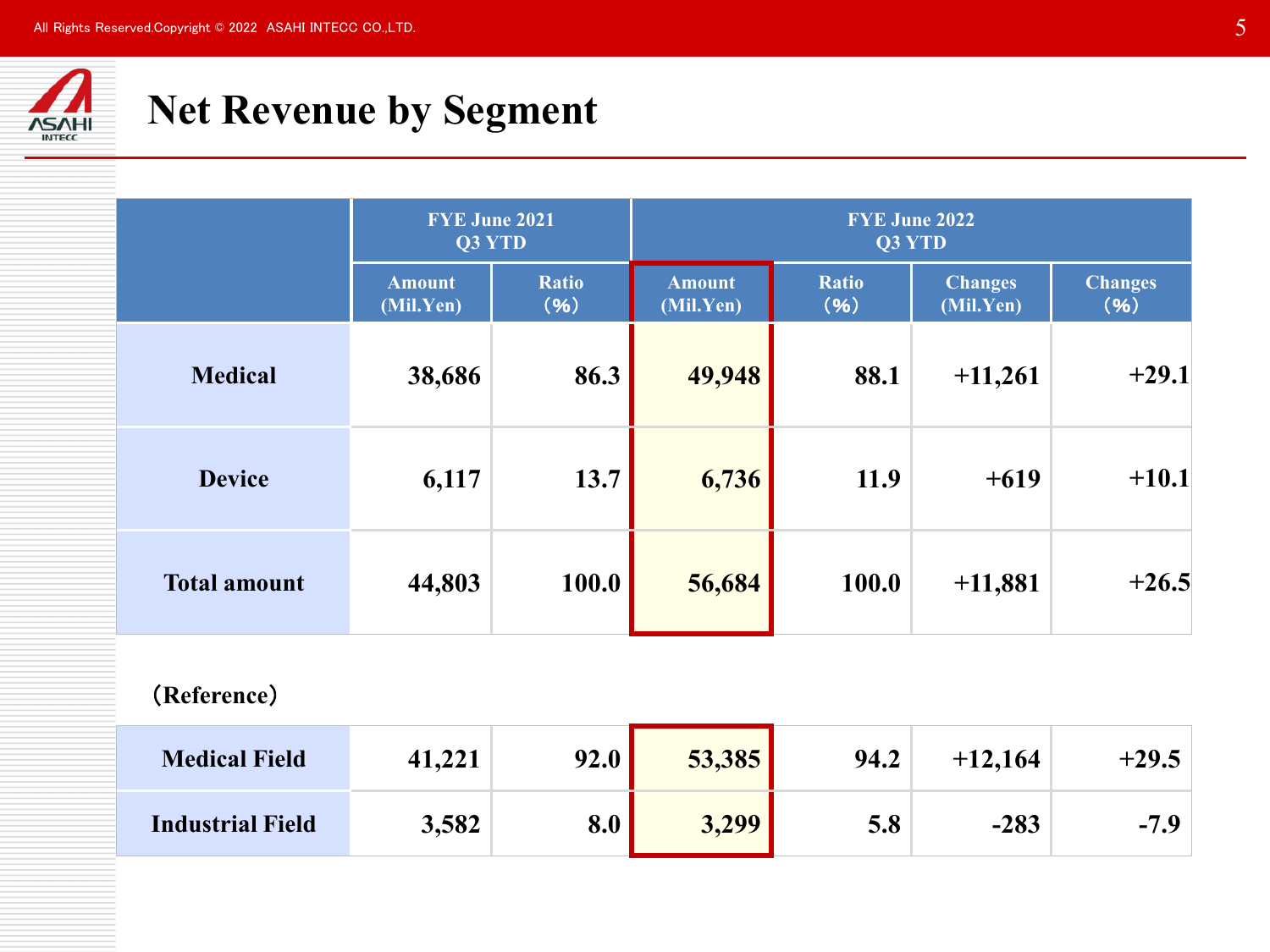

# **Operating Income by Segment**

|                                              | <b>FYE June 2021</b><br>Q3 YTD |                      | <b>FYE June 2022</b><br>Q3 YTD |                      |                             |                        |  |  |
|----------------------------------------------|--------------------------------|----------------------|--------------------------------|----------------------|-----------------------------|------------------------|--|--|
|                                              | <b>Amount</b><br>(Mil.Yen)     | <b>Ratio</b><br>(96) | <b>Amount</b><br>(Mil.Yen)     | <b>Ratio</b><br>(96) | <b>Changes</b><br>(Mil.Yen) | <b>Changes</b><br>(96) |  |  |
| <b>Medical</b>                               | 10,526                         | 80.9                 | 11,196                         | 74.7                 | $+669$                      | $+6.4$                 |  |  |
| <b>Device</b>                                | 2,484                          | 19.1                 | 3,792                          | 25.3                 | $+1,307$                    | $+52.6$                |  |  |
| <b>Subtotal</b>                              | 13,011                         | 100.0                | 14,988                         | 100.0                | $+1,977$                    | $+15.2$                |  |  |
| <b>Erasing &amp; Head</b><br><b>Quarters</b> | $-2,924$                       |                      | $-3,004$                       |                      | $-79$                       | $+2.7$                 |  |  |
| <b>Total amount</b>                          | 10,086                         |                      | 11,984                         |                      | $+1,898$                    | $+18.8$                |  |  |
|                                              |                                |                      |                                |                      |                             |                        |  |  |

| (Reference)<br><b>Device Division</b><br><b>Segment Revenue</b> | 4,175 |  | 10,294 | $\overline{\phantom{m}}$ | $+6,119$ | $+146.6$ |
|-----------------------------------------------------------------|-------|--|--------|--------------------------|----------|----------|
|-----------------------------------------------------------------|-------|--|--------|--------------------------|----------|----------|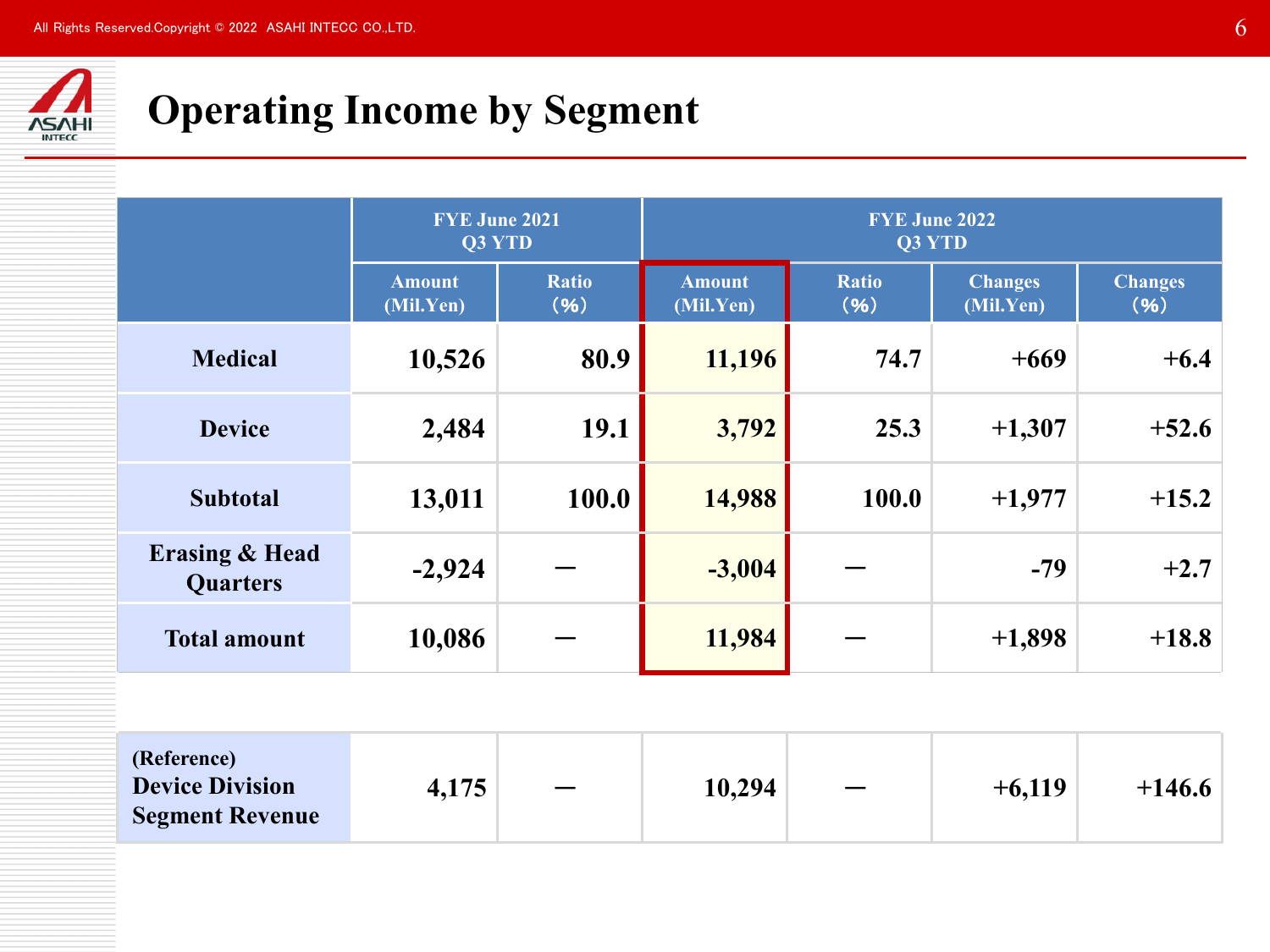

## **Earnings Performance by Segment**

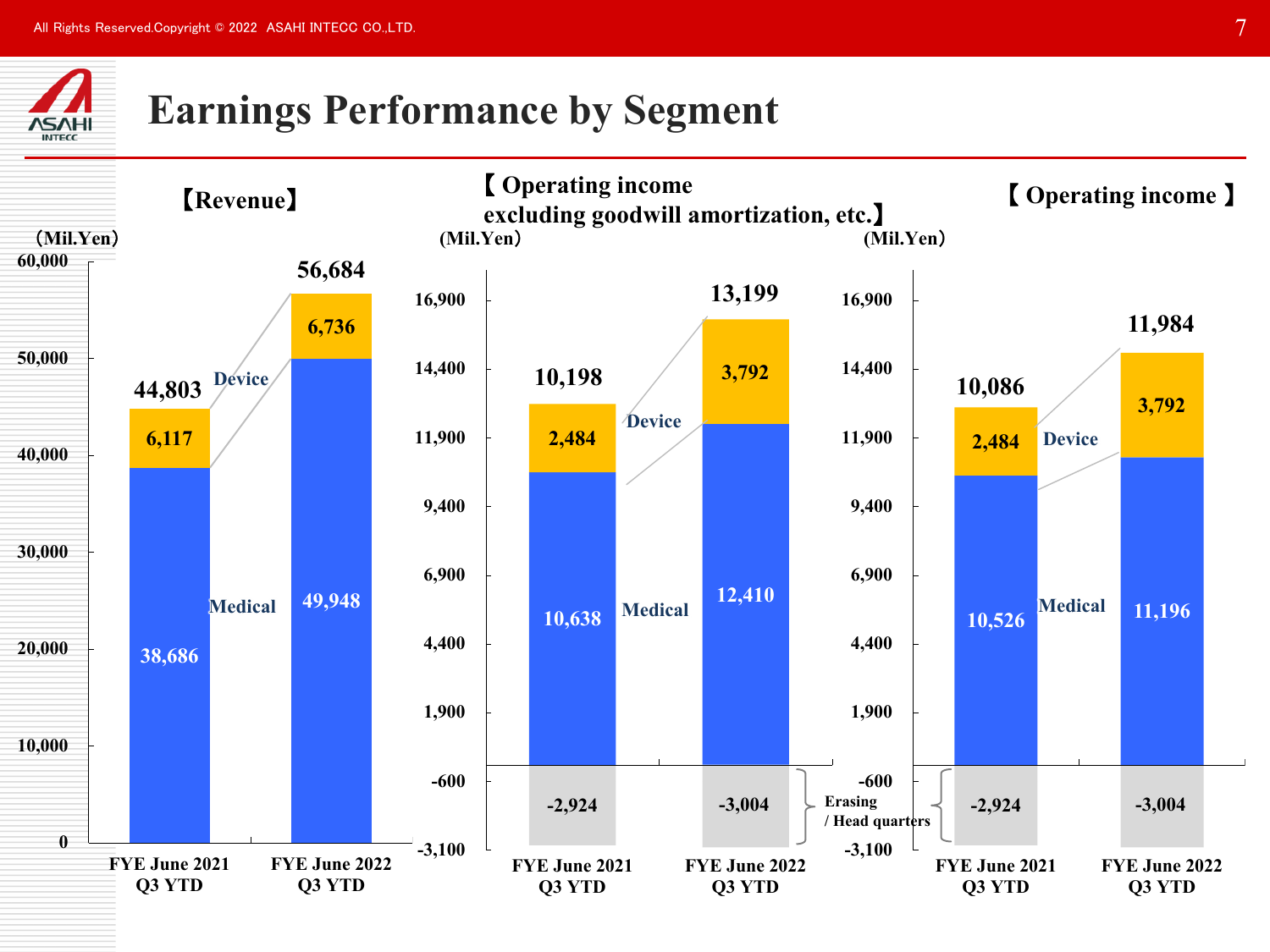

## **Attribution Analysis of Operating Income – 1 (Exchange Rate Fluctuations Included)**

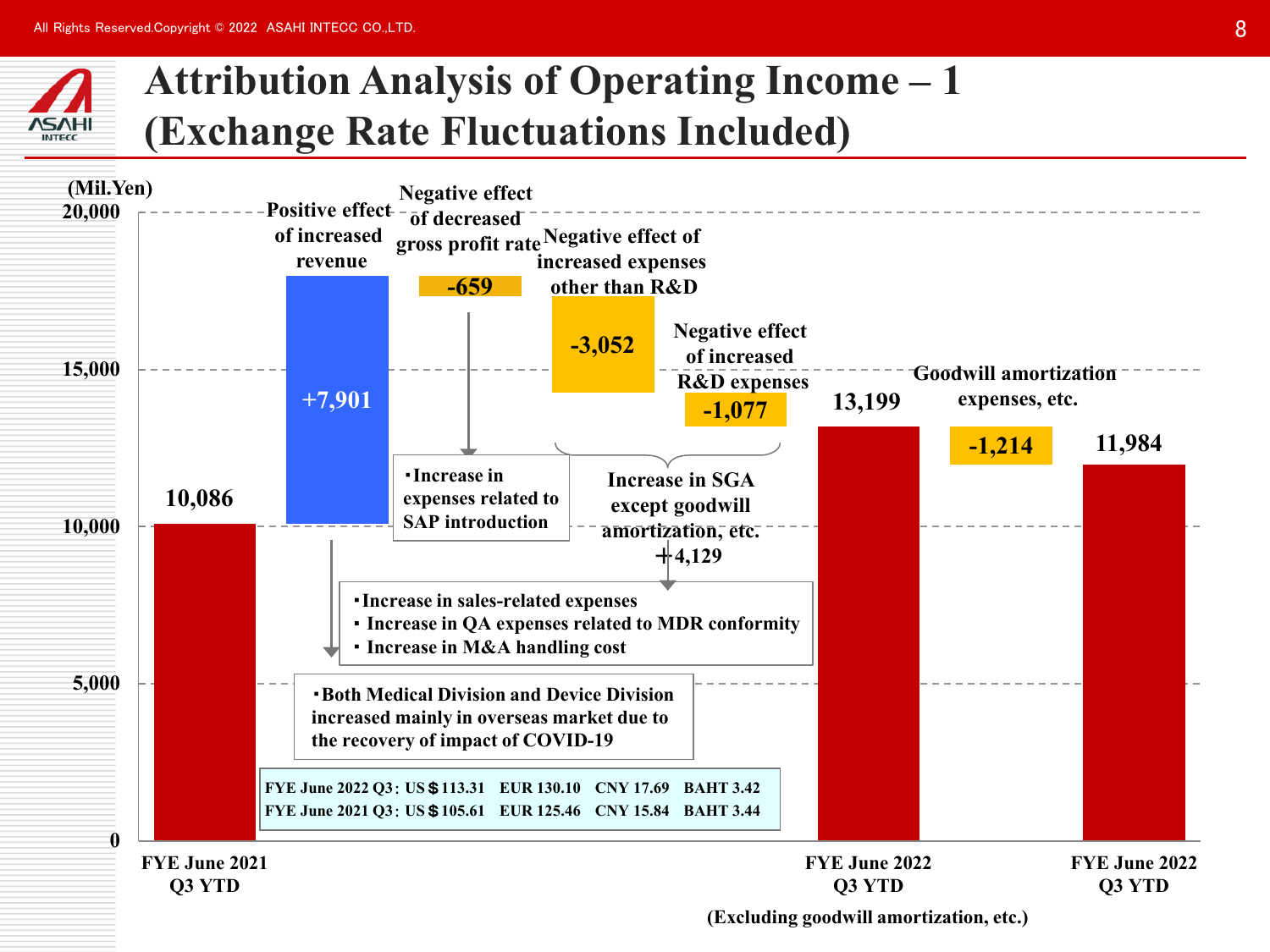

## **Attribution Analysis of Operating Income – 2 (Exchange Rate Fluctuations Excluded)**

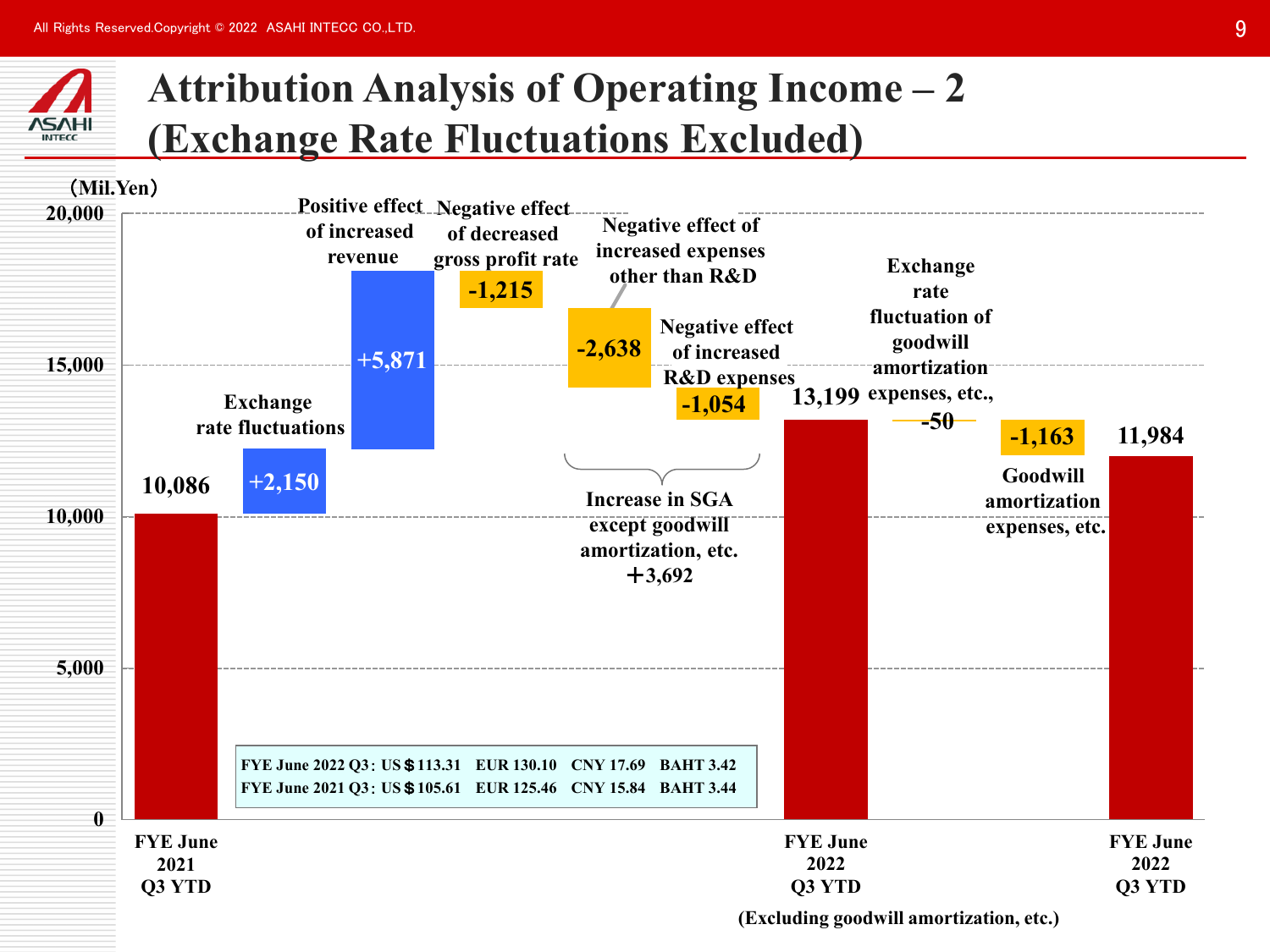

## **Per Segment by Medical Division (by Geography-1)**

| (Mil. Yen)   |                                       |        | [Revenue(YoY)]                                                                                                                                                                                                    |                                                                                                                                   |
|--------------|---------------------------------------|--------|-------------------------------------------------------------------------------------------------------------------------------------------------------------------------------------------------------------------|-----------------------------------------------------------------------------------------------------------------------------------|
| 50,000       |                                       | 49,948 | Japan: Revenue remained flat with the trend of number of cases                                                                                                                                                    |                                                                                                                                   |
|              |                                       | 6,143  | Cardiovascular field : Increased mainly in PTCA GW and other catheters<br>for treatment<br>Other                                                                                                                  |                                                                                                                                   |
| 40,000       | 38,686                                |        | Non-Cardiovascular field : Decrease due to the results of gastrointestinal<br>products in connection with the shift to direct<br>sales and OEM transactions                                                       |                                                                                                                                   |
|              | 5,317                                 | 11,369 |                                                                                                                                                                                                                   | China<br>Overseas: Increase due to strong demand by recovery the number of cases,<br>exchange rate fluctuation and M&A activities |
| 30,000       | 7,186                                 | 11,504 | <b>US</b><br>$\bullet$<br>Cardiovascular field: Increased mainly in PTCA GW/Penetration Catheter<br>Non-cardiovascular field: Increased in OEM transactions due to M&A (Rev.1)<br><b>Europe</b>                   |                                                                                                                                   |
| 20,000       | 7,204                                 |        | <b>Europe</b><br>Cardiovascular field: Increased due to M&A (Kardia in Italy) and direct sales in Germany<br>Non-cardiovascular field : Increased in Peripheral vascular and Neurovascular products due<br>to M&A |                                                                                                                                   |
|              | 8,084                                 | 10,074 | <b>US</b><br>China<br>$\bullet$<br>Cardiovascular field: Increased not only the recovery of the number of cases but also<br>market share increase                                                                 |                                                                                                                                   |
| 10,000       | 10,892                                | 10,856 | Revenue of Penetration Catheter "Corsair" and Guiding Catheter<br>"Hyperion" were strong. Penetration Catheter "Caravel" was launched.<br>Non-cardiovascular field: Remained flat<br>Japan                        |                                                                                                                                   |
| $\mathbf{0}$ |                                       |        | Other: Strong sales in Cardiovascular/ Non-Cardiovascular field in Asia and South America<br>$\bullet$                                                                                                            |                                                                                                                                   |
|              | FYE June 2021 FYE June 2022<br>Q3 YTD | Q3 YTD | <b>[Operating Income]</b> Increased due to increase in revenue                                                                                                                                                    |                                                                                                                                   |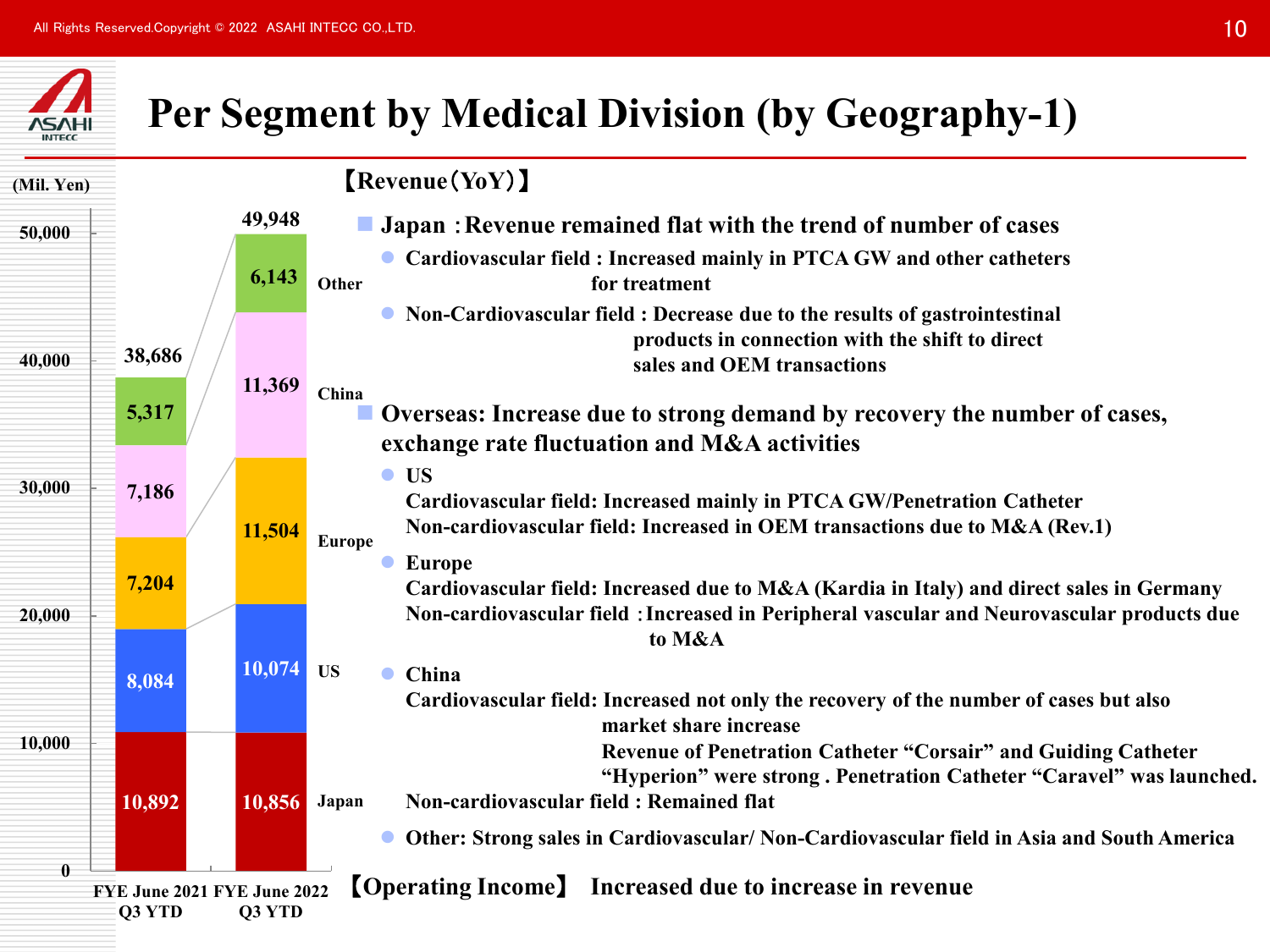

# **Per Segment by Medical Division(by Geography – 2 )**

**(Mil. Yen)**

|                      |                         |             | FYE June 2021 | FYE June 2022 | YoY       |             |  |
|----------------------|-------------------------|-------------|---------------|---------------|-----------|-------------|--|
|                      |                         |             | Q3 YTD        | Q3 YTD        | Changes   | Changes (%) |  |
|                      |                         | <b>USD</b>  | 105.61        | 113.31        | $+7.70$   | $+7.3$      |  |
| rate(Yen)            | <b>Exchange</b>         | <b>EURO</b> | 125.46        | 130.10        | $+4.64$   | $+3.7$      |  |
|                      |                         | <b>CNY</b>  | 15.84         | 17.69         | $+1.85$   | $+11.7$     |  |
| <b>Total Revenue</b> |                         | 38,686      | 49,948        | $+11,261$     | $+29.1$   |             |  |
|                      | Japan                   |             | 10,892        | 10,856        | $-36$     | $-0.3$      |  |
|                      | <b>Overseas</b>         |             | 27,793        | 39,091        | $+11,298$ | $+40.7$     |  |
|                      | <b>US</b>               |             | 8,084         | 10,074        | $+1,989$  | $+24.6$     |  |
|                      | <b>Europe</b>           |             |               | 11,504        | $+4,299$  | $+59.7$     |  |
|                      | China<br><b>Other</b>   |             | 7,186         | 11,369        | $+4,182$  | $+58.2$     |  |
|                      |                         |             | 5,317         | 6,143         | $+825$    | $+15.5$     |  |
|                      | <b>Operating Income</b> |             | 10,526        | 11,196        | $+669$    | $+6.4$      |  |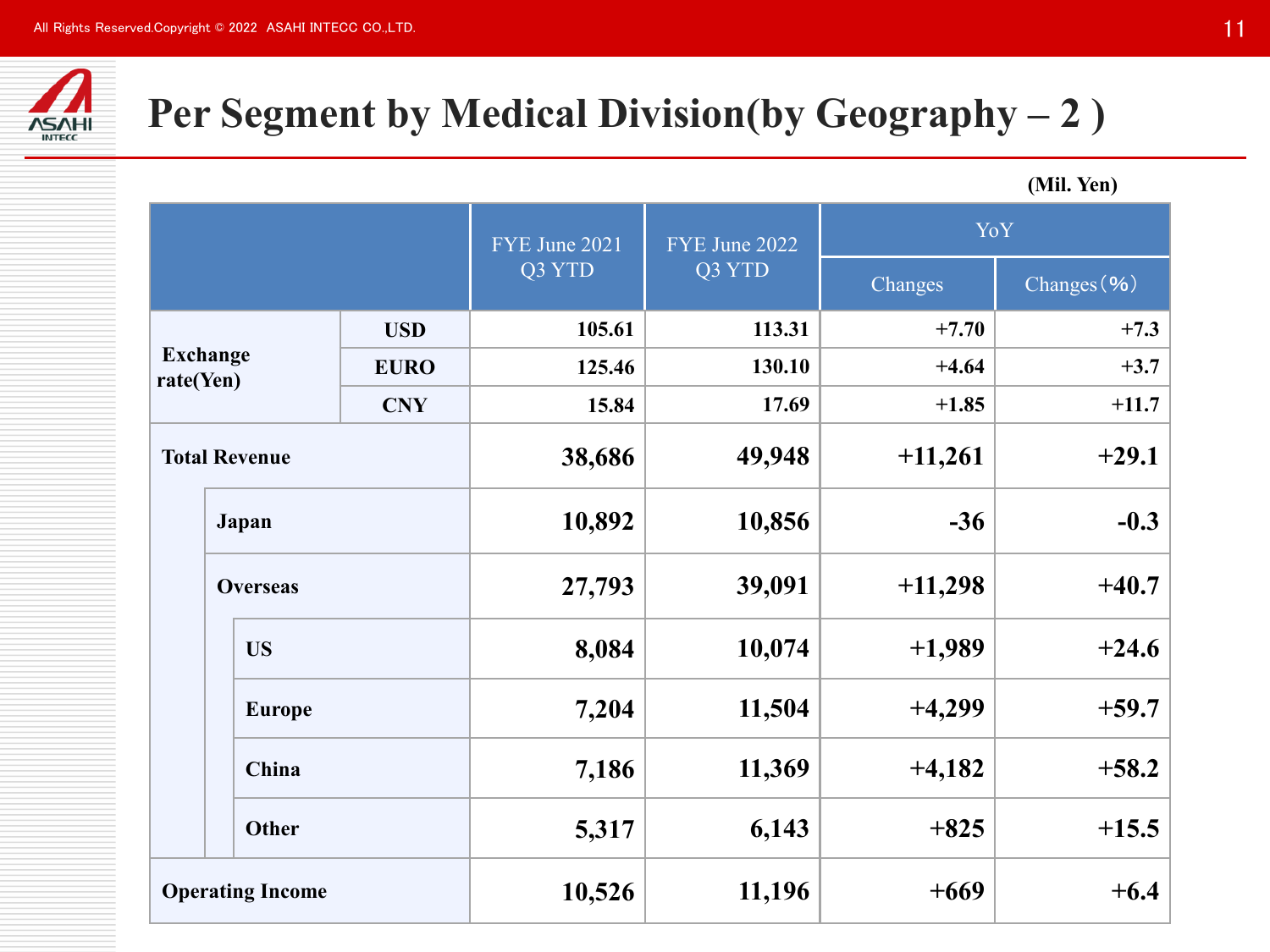

## **Per Segment by Medical Division (by Treatment –1)**

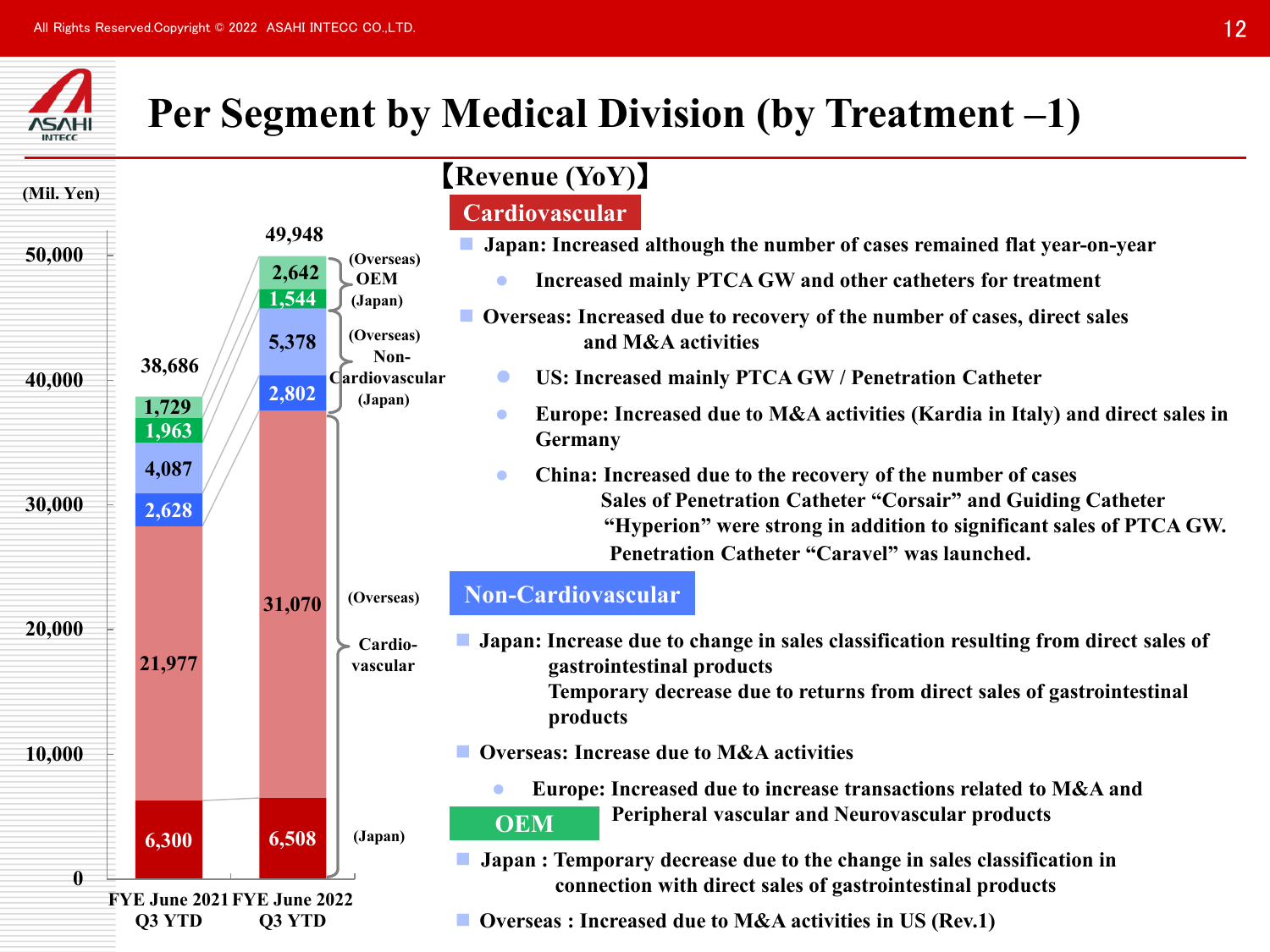

## **Per Segment by Medical Division (by Treatment -2)**

|                              |                      |                 | <b>FYE June 2021</b> | <b>FYE June 2022</b> | YoY            |            |  |  |
|------------------------------|----------------------|-----------------|----------------------|----------------------|----------------|------------|--|--|
|                              |                      |                 | Q3 YTD               | Q3 YTD               | <b>Changes</b> | Changes(%) |  |  |
|                              |                      | <b>USD</b>      | 105.61               | 113.31               | $+7.70$        | $+7.3$     |  |  |
| <b>Exchange</b><br>rate(Yen) |                      | <b>EURO</b>     | 125.46               | 130.10               | $+4.64$        | $+3.7$     |  |  |
|                              |                      | <b>CNY</b>      | 15.84                | 17.69                | $+1.85$        | $+11.7$    |  |  |
|                              | <b>Total Revenue</b> |                 | 38,686               | 49,948               | $+11,261$      | $+29.1$    |  |  |
| Japan                        |                      | 10,892          | 10,856               | $-36$                | $-0.3$         |            |  |  |
|                              |                      | <b>Overseas</b> | 27,793               | 39,091               | $+11,298$      | $+40.7$    |  |  |
|                              | Cardiovascular       |                 | 28,277               | 37,579               | $+9,302$       | $+32.9$    |  |  |
|                              | Japan                |                 | 6,300                | 6,508                | $+208$         | $+3.3$     |  |  |
|                              |                      | <b>Overseas</b> | 21,977               | 31,070               | $+9,093$       | $+41.4$    |  |  |
|                              | Non-Cardiovascular   |                 | 6,715                | 8,181                | $+1,465$       | $+21.8$    |  |  |
|                              | Japan                |                 | 2,628                | 2,802                | $+174$         | $+6.6$     |  |  |
|                              |                      | <b>Overseas</b> | 4,087                | 5,378                | $+1,291$       | $+31.6$    |  |  |
|                              | <b>OEM</b>           |                 | 3,692                | 4,186                | $+493$         | $+13.4$    |  |  |
|                              | Japan                |                 | 1,963                | 1,544                | $-418$         | $-21.3$    |  |  |
|                              |                      | <b>Overseas</b> | 1,729                | 2,642                | $+912$         | $+52.8$    |  |  |

**(Mil. Yen)**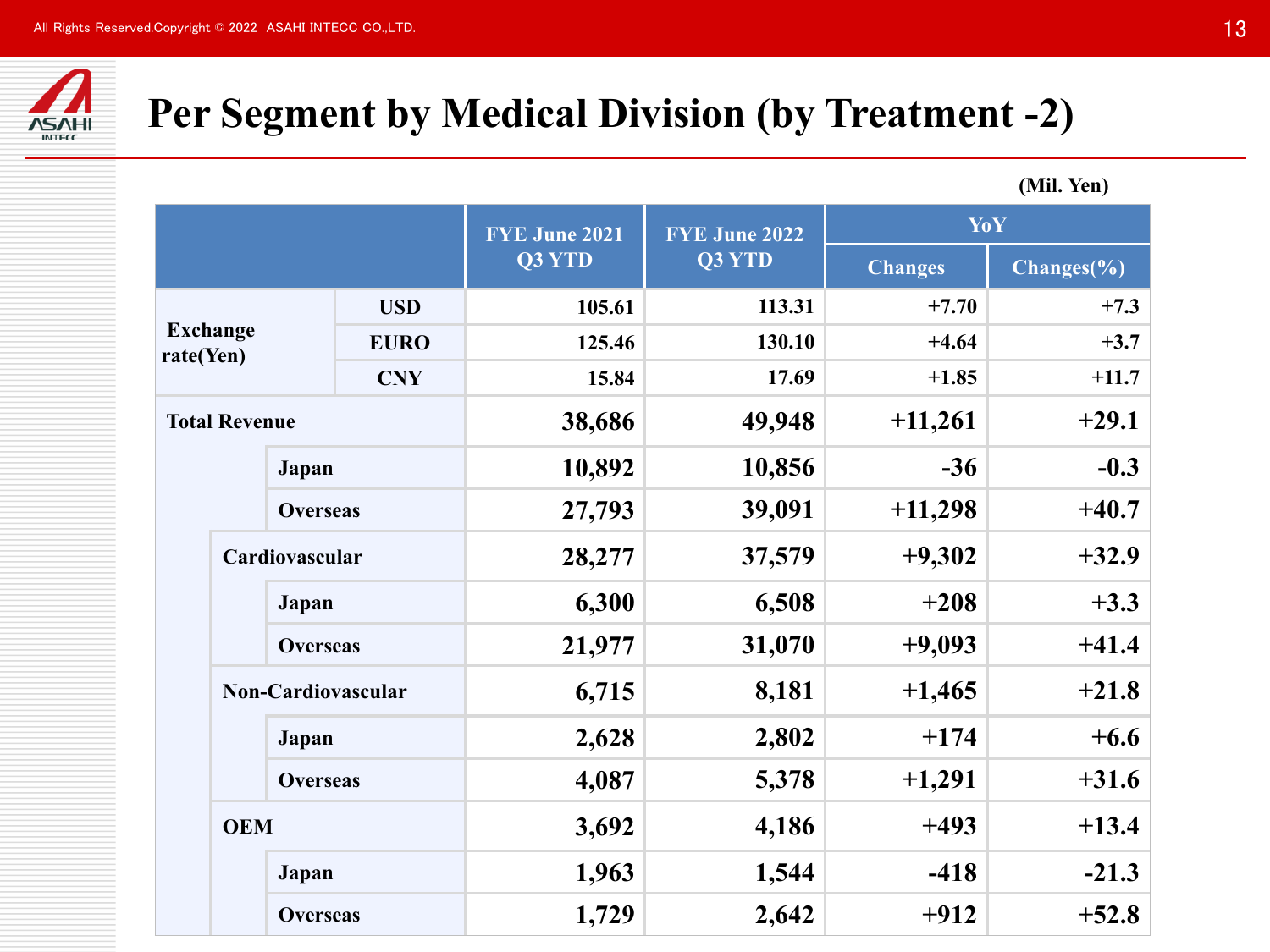

## **Per Segment by Device Division - 1**



### 【**Revenue (YoY)**】

**Increased due to increase of market needs because of retreat of COVID-19 impact**

#### **Medical Components**

- **Japan: Decreased in transaction of Endoscopy component**
- **Overseas: Increased in Abdominal vascular catheter components and examination catheter components of Cardiovascular for US**

#### **Industrial Components**

- **Japan: Decrease of construction related transactions**
- **Overseas: Increased favorably due to the transaction of Leisure**

#### 【**Operating income**】

 **Increased due to increase external revenue and intersegment transaction**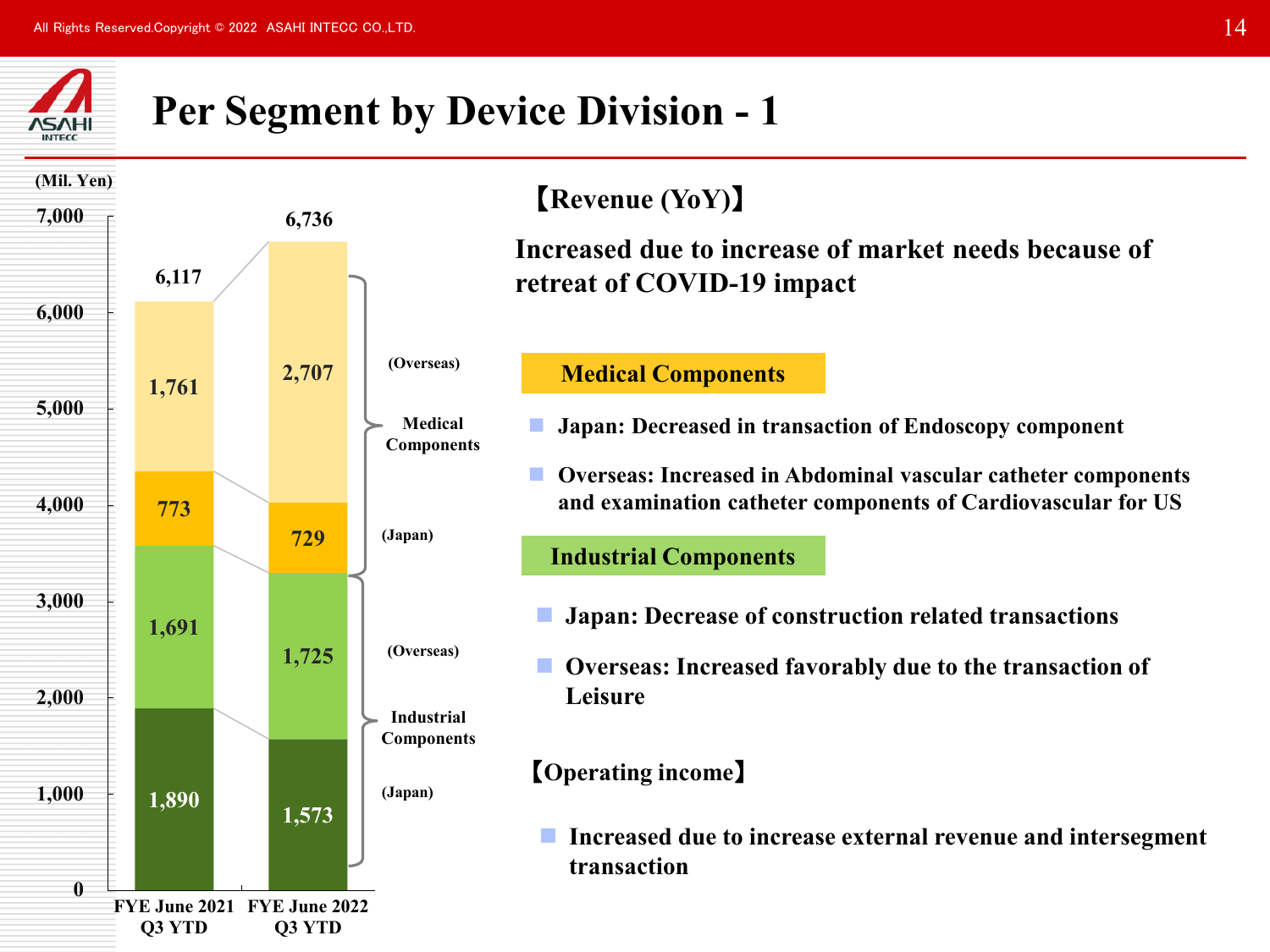

## **Per Segment by Device Division -2**

**(Mil. Yen)**

|                                       |                                                                               |                 |                              | <b>FYE June 2021</b> | <b>FYE June 2022</b> | YoY            |               |
|---------------------------------------|-------------------------------------------------------------------------------|-----------------|------------------------------|----------------------|----------------------|----------------|---------------|
|                                       |                                                                               |                 |                              | Q3 YTD               | Q3 YTD               | <b>Changes</b> | $Changes(\%)$ |
|                                       | <b>Exchange</b><br>rate(Yen)                                                  |                 | <b>USD</b>                   | 105.61               | 113.31               | $+7.70$        | $+7.3$        |
|                                       | <b>Total Revenue</b><br>Japan<br><b>Overseas</b><br><b>Medical Components</b> |                 | 6,117                        | 6,736                | $+619$               | $+10.1$        |               |
|                                       |                                                                               |                 | 2,663                        | 2,303                | $-360$               | $-13.5$        |               |
|                                       |                                                                               |                 | 3,453                        | 4,433                | $+979$               | $+28.4$        |               |
|                                       |                                                                               |                 |                              | 2,535                | 3,437                | $+902$         | $+35.6$       |
|                                       |                                                                               | Japan           |                              | 773                  | 729                  | $-43$          | $-5.6$        |
|                                       |                                                                               | <b>Overseas</b> |                              | 1,761                | 2,707                | $+946$         | $+53.7$       |
|                                       |                                                                               |                 | <b>Industrial Components</b> | 3,582                | 3,299                | $-283$         | $-7.9$        |
|                                       |                                                                               | Japan           |                              | 1,890                | 1,573                | $-316$         | $-16.8$       |
|                                       |                                                                               | <b>Overseas</b> |                              | 1,691                | 1,725                | $+33$          | $+2.0$        |
|                                       | <b>Operating Income</b>                                                       |                 | 2,484                        | 3,792                | $+1,307$             | $+52.6$        |               |
|                                       |                                                                               |                 |                              |                      |                      |                |               |
| (Reference)<br><b>Segment Revenue</b> |                                                                               | 4,175           | 10,294                       | $+6,119$             | $+146.6$             |                |               |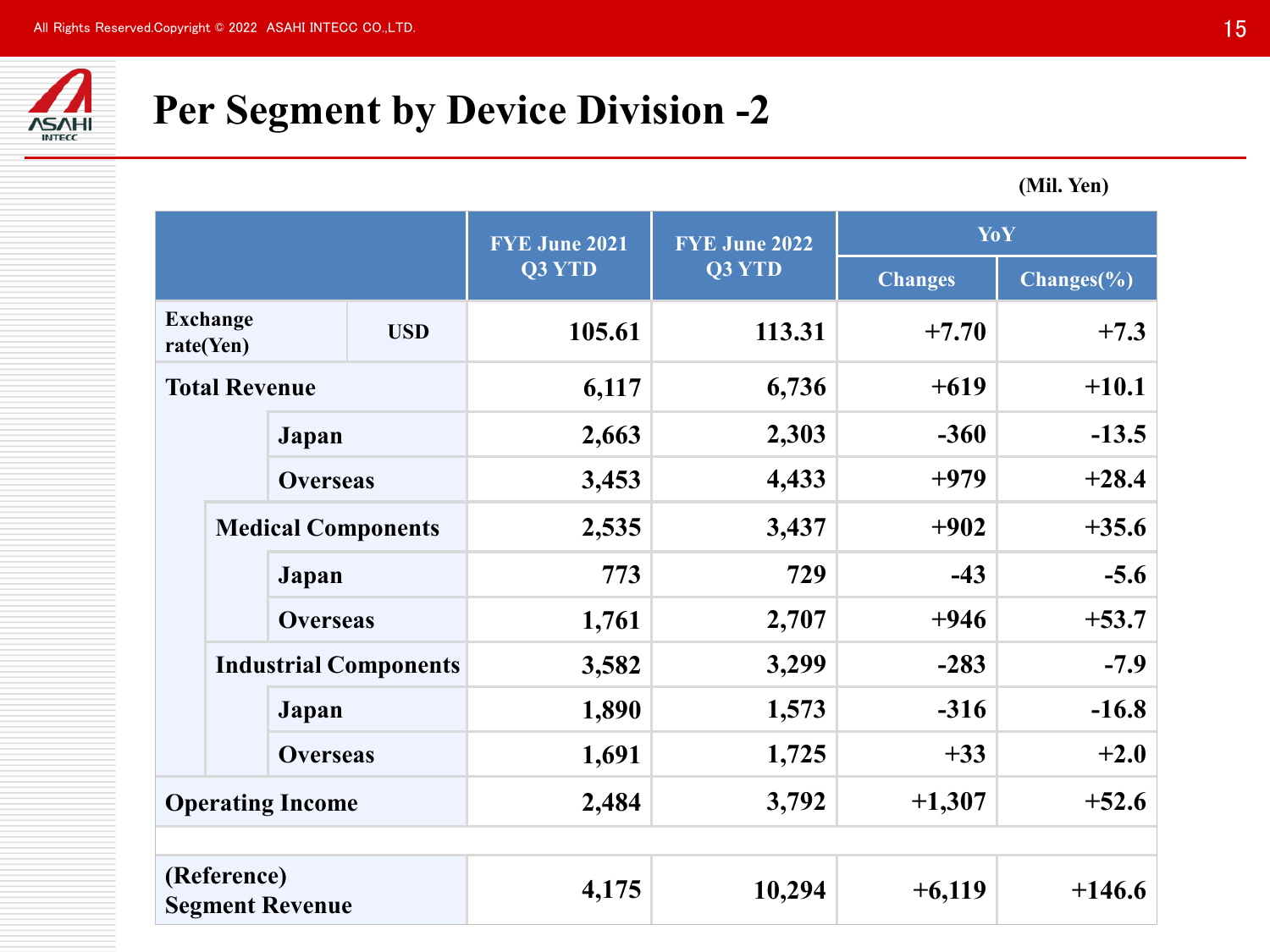

## **Reference: P/L**

|                                                              | <b>FYE June 2021</b><br>Q3 YTD |                      |                             |                      |                              | <b>FYE June 2022</b><br><b>Q3 YTD</b>                                                                     |
|--------------------------------------------------------------|--------------------------------|----------------------|-----------------------------|----------------------|------------------------------|-----------------------------------------------------------------------------------------------------------|
|                                                              | <b>Amount</b><br>(Mil. Yen)    | <b>Ratio</b><br>(96) | <b>Amount</b><br>(Mil. Yen) | <b>Ratio</b><br>(96) | <b>Changes</b><br>(Mil. Yen) | <b>Main comparison factors</b>                                                                            |
| <b>Revenue</b>                                               | 44,803                         | 100.0                | 56,684                      | 100.0                | $+11,881$                    | Due to recovery from the impact of COVID-<br>19<br><b>Exchange rate fluctuation (Yen</b><br>depreciation) |
| <b>Cost of sales</b>                                         | 14,351                         | 32.0                 | 18,990                      | 33.5                 | $+4,639$                     |                                                                                                           |
| <b>Gross profit</b>                                          | 30,451                         | 68.0                 | 37,694                      | 66.5                 | $+7,242$                     |                                                                                                           |
| <b>SGA</b>                                                   | 20,365                         | 45.5                 | 25,709                      | 45.4                 | $+5,344$                     | <b>·Increased in sales related and R&amp;D expenses</b><br>· Increased in good-will amortization, etc.    |
| <b>Operating income</b>                                      | 10,086                         | 22.5                 | 11,984                      | 21.1                 | $+1,898$                     |                                                                                                           |
| <b>Non-operating income</b>                                  | 428                            | 1.0                  | 1,135                       | 2.0                  | $+706$                       | <b>Increased in foreign exchange gains</b>                                                                |
| <b>Non-operating expense</b>                                 | 118                            | 0.3                  | 309                         | 0.5                  | $+190$                       |                                                                                                           |
| <b>Ordinary income</b>                                       | 10,397                         | 23.2                 | 12,810                      | 22.6                 | $+2,413$                     |                                                                                                           |
| <b>Extraordinary income</b>                                  |                                | 0.0                  | 615                         | 1.1                  | $+615$                       | <b>Gain on step acquisitions</b>                                                                          |
| <b>Extraordinary loss</b>                                    | 221                            | 0.5                  | 603                         | 1.1                  | $+381$                       | <b>. Loss on disaster at Cebu factory</b>                                                                 |
| Net income attributable<br>to parent company<br>shareholders | 7,374                          | 16.5                 | 8,861                       | 15.6                 | $+1,487$                     |                                                                                                           |
| <b>Comprehensive income</b>                                  | 8,706                          | 19.4                 | 12,082                      | 21.3                 | $+3,375$                     |                                                                                                           |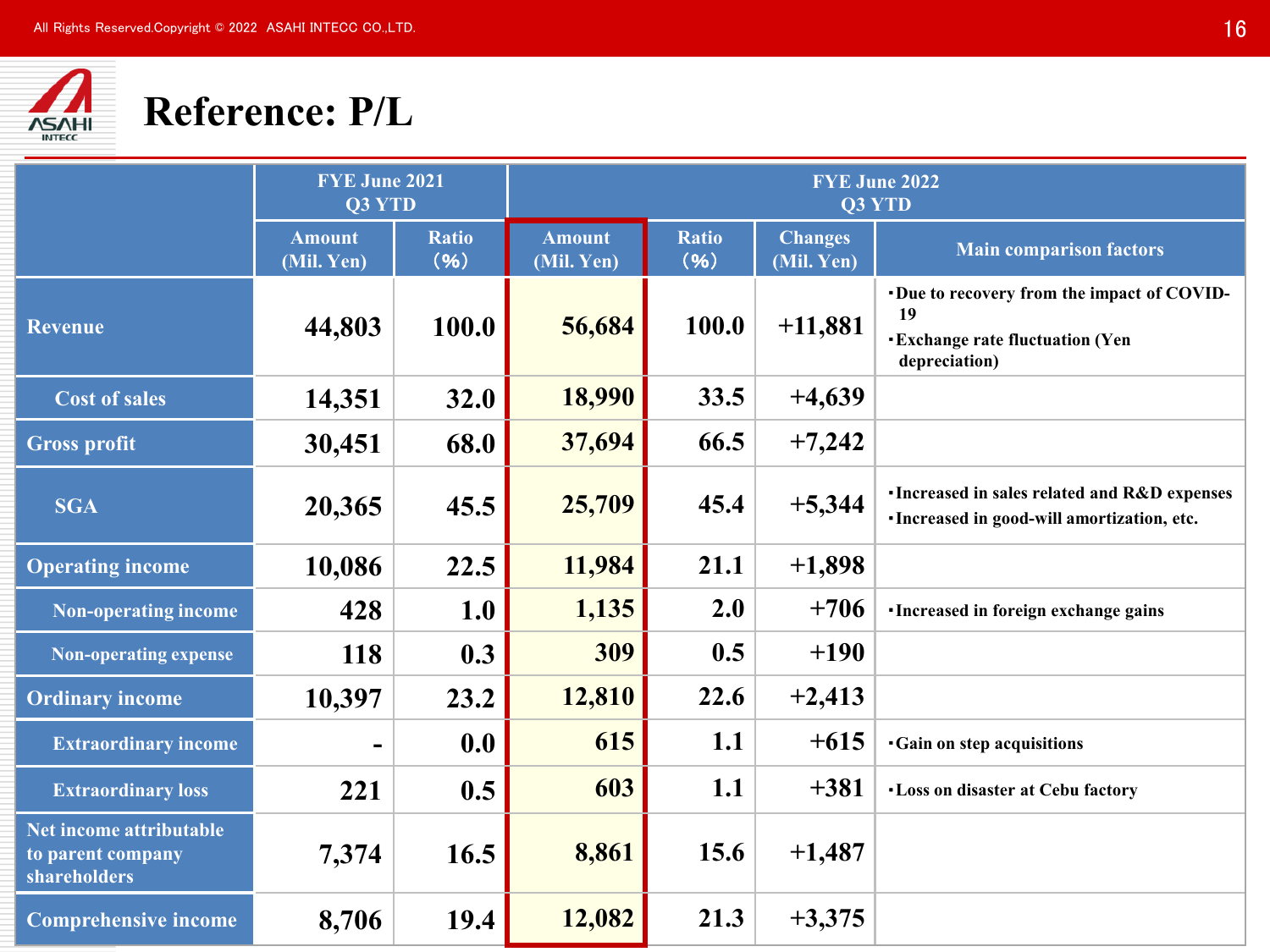

## **Reference: B/S**

|                                              |                                      | <b>FYE June 2021</b>        |                     |                             |                     | <b>FYE June 2022</b><br>Q3 YTD |                                                                                                                |  |
|----------------------------------------------|--------------------------------------|-----------------------------|---------------------|-----------------------------|---------------------|--------------------------------|----------------------------------------------------------------------------------------------------------------|--|
|                                              |                                      | <b>Amount</b><br>(Mil. Yen) | <b>Ratio</b><br>(%) | <b>Amount</b><br>(Mil. Yen) | <b>Ratio</b><br>(%) | <b>Changes</b><br>(Mil. Yen)   | <b>Main comparison factors</b>                                                                                 |  |
|                                              | <b>Current</b><br>assets             | 61,132                      | 53.0                | 74,809                      | 51.1                | $+13,677$                      | <b>Cash and deposit</b><br>$+10,997$                                                                           |  |
| <b>Assets</b>                                | <b>Fixed</b><br>assets               | 54,294                      | 47.0                | 71,591                      | 48.9                | $+17,296$                      | Goodwill<br>$+5,622$<br>$+6,971$<br>Other intangible assets                                                    |  |
| <b>Total assets</b>                          |                                      | 115,427                     | 100.0               | 146,400                     | 100.0               | $+30,973$                      |                                                                                                                |  |
|                                              | <b>Current</b><br><b>liabilities</b> | 14,672                      | 12.7                | 14,685                      | 10.0                | $+12$                          |                                                                                                                |  |
| <b>Liabilities</b>                           | <b>Fixed</b><br><b>liabilities</b>   | 7,816                       | 6.8                 | 15,861                      | 10.8                | $+8,045$                       | Long-term debt<br>$+5,646$                                                                                     |  |
| <b>Total liabilities</b>                     |                                      | 22,488                      | 19.5                | 30,547                      | 20.9                | $+8,058$                       |                                                                                                                |  |
| <b>Total net assets</b>                      |                                      | 92,938                      | 80.5                | 115,853                     | 79.1                | $+22,915$                      | <b>Capital stock</b><br>$+6,213$<br><b>Capital surplus</b><br>$+6,210$<br><b>Retained earnings</b><br>$+5,867$ |  |
| <b>Total liabilities &amp; net</b><br>assets |                                      | 115,427                     | 100.0               | 146,400                     | 100.0               | $+30,973$                      |                                                                                                                |  |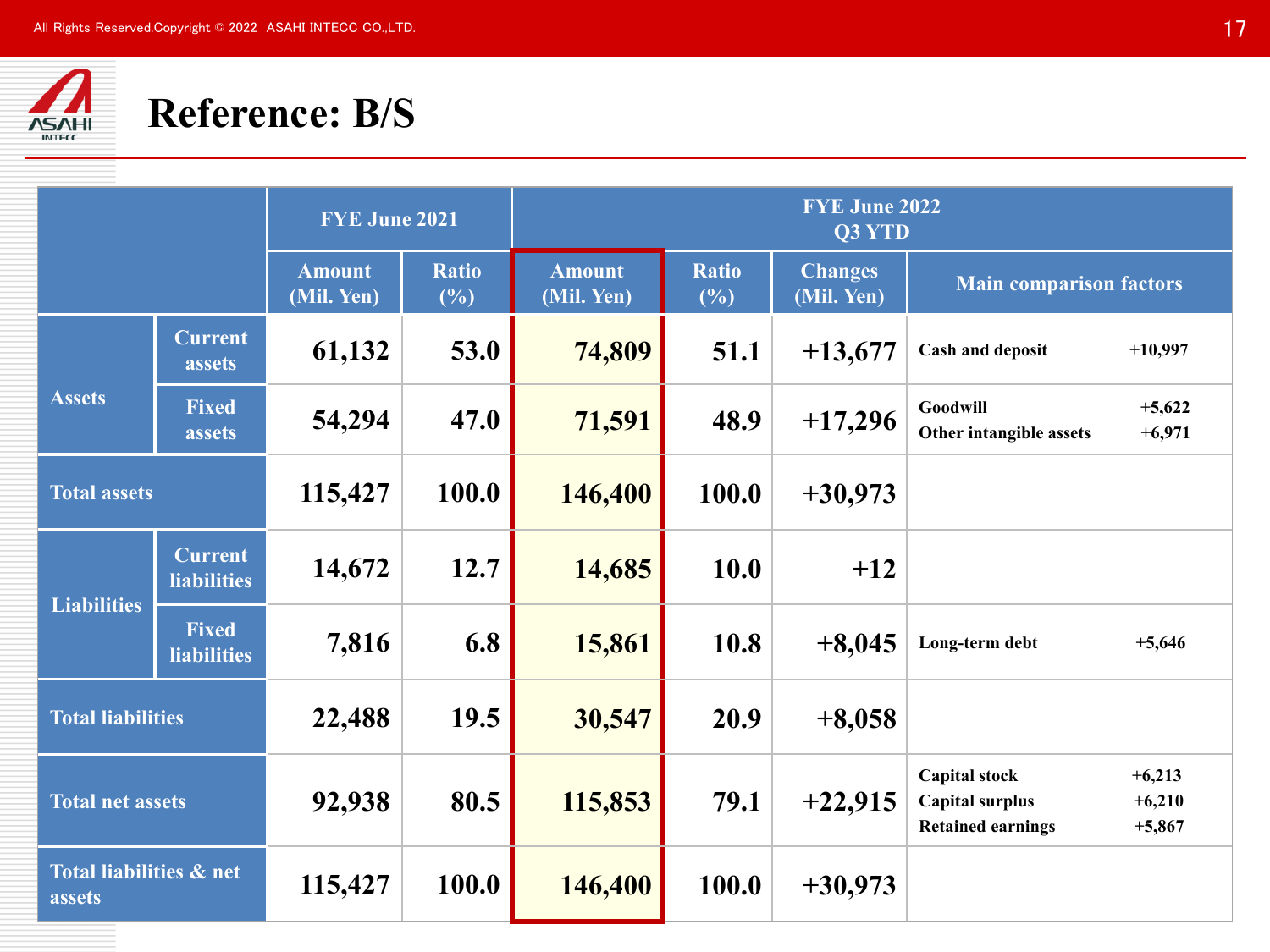

## **Reference: C/F**

| (Mil. Yen)       |                                                   |                                                                                                                                    |                                                           |                                   |                                                                                                                              |                                              |                                                                           |  |
|------------------|---------------------------------------------------|------------------------------------------------------------------------------------------------------------------------------------|-----------------------------------------------------------|-----------------------------------|------------------------------------------------------------------------------------------------------------------------------|----------------------------------------------|---------------------------------------------------------------------------|--|
| 50,000           |                                                   | Payments for acquisition of<br>subsidiaries' shares resulting in<br>change in scope of consolidation:                              | $-6,929$<br>Acquisition of tangible fixed assets: - 5,738 |                                   | Proceeds from exercising of<br>subscription rights to stock option:<br>Proceeds from long-term debt:<br>Cash dividends paid: |                                              | $+12,383$<br>$+5,262$<br>$-2,994$                                         |  |
| 40,000           |                                                   |                                                                                                                                    |                                                           |                                   |                                                                                                                              | $+475$                                       | 32,355                                                                    |  |
| 30,000           | 21,358                                            | $+14,337$                                                                                                                          | $-15,349$                                                 |                                   | $+11,533$                                                                                                                    | <b>Effect of</b><br>exchange rate<br>changes |                                                                           |  |
| 20,000<br>10,000 |                                                   | <b>Income before income</b><br>taxes and others:<br>Depreciation and<br>goodwill amortization, etc.:<br>Increase in payable-trade: |                                                           | $+12,823$<br>$+5,524$<br>$+1,716$ |                                                                                                                              |                                              |                                                                           |  |
| A                |                                                   | income tax paid:<br>increase in inventories:                                                                                       |                                                           | $-3,060$<br>$-2,652$              |                                                                                                                              |                                              |                                                                           |  |
|                  | FYE June 2021<br><b>Cash and Cash Equivalents</b> | Operating<br><b>Activities</b>                                                                                                     | <b>Investing</b><br><b>Activities</b>                     |                                   | <b>Financing</b><br><b>Activities</b>                                                                                        | Other                                        | <b>FYE June 2022 Q3</b><br><b>YTD</b><br><b>Cash and Cash Equivalents</b> |  |